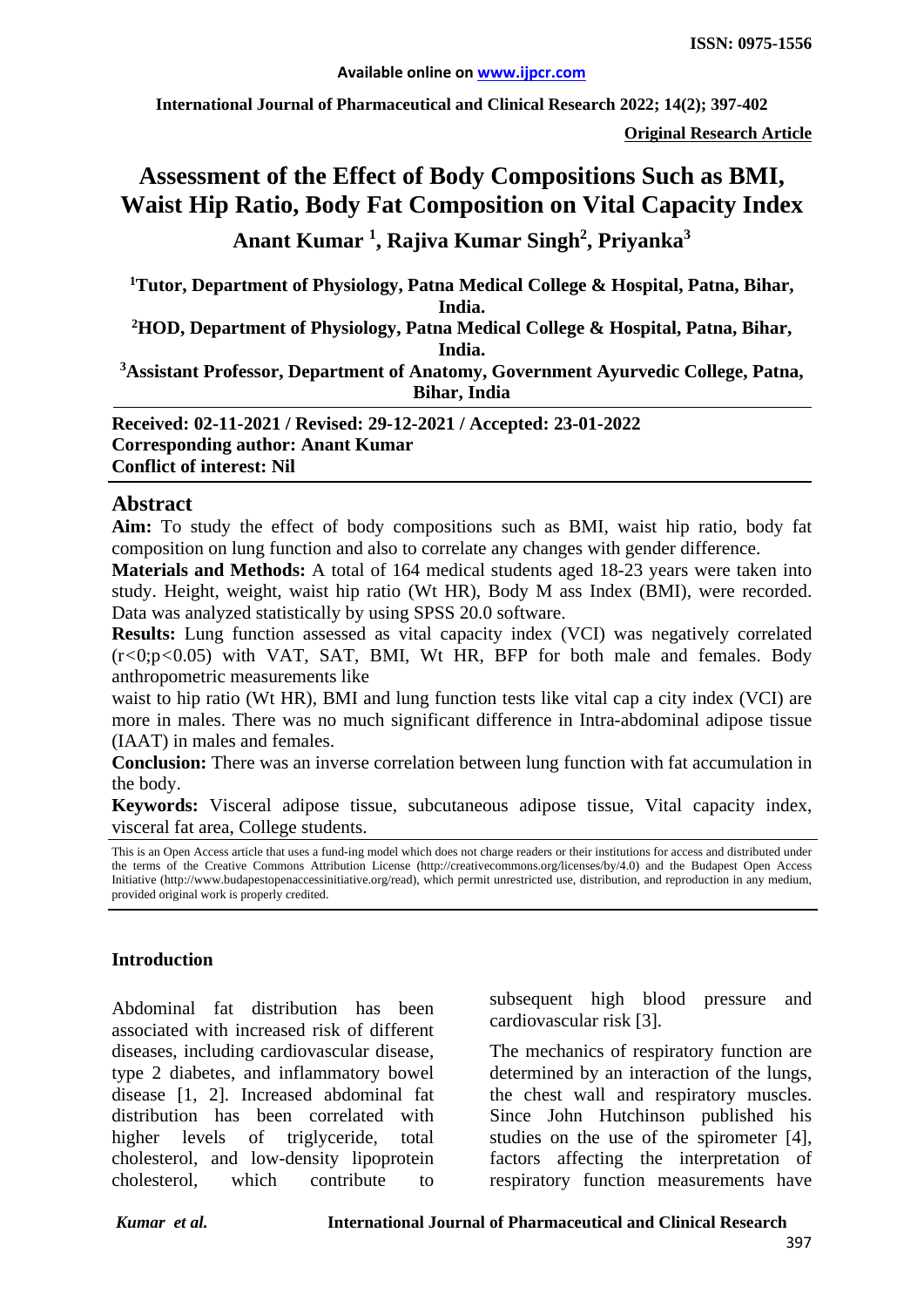been of interest. Obesity is one factor that has been shown, in most studies, to be associated with lower static lung volumes but spirometric lung volumes and airflow are usually within normal limits except in massive obesity [5-7].

Breathing is vital for survival, and any changes in respiratory function will have an effect on performance of regular activities. Past studies have shown that fat is related to impaired metabolism, along with reduction in pulmonary volumes such as total lung capacity and vital capacity.[8]

Body mass index (BMI, calculated as weight in kilograms divided by height in meters squared) that is commonly used to define overweight or obesity has been negatively associated with lung functions evaluated by vital capacity, forced expiratory volume in 1 s (FEV1), and forced vital capacity (FVC) [9,10]. In addition, increased waist circumference (WC), waist-to-hip ratio (WHR), and body fat percentage (BFP) that are used to measure body fat distribution have been linked to impaired lung functions, which is suggestive of the essential roles of fat accumulation in lung functions [9–14].

In a 2012 cross-sectional study, Park et al. found a significant correlation between body fat content and FVC in both men and women with normal weight [15]. In contrast, a study conducted by Lad et al. found a correlation between fat content and FVC in the female group but not in the male group [16].Therefore, we aim to study the effect of body compositions such as BMI, waist hip ratio, body fat composition on lung function and also to correlate any changes with gender difference.

## **Materials and Methods:**

A total of 200 medical students of aged 18-23 in which 113 were females and 87 were males were taken into study. The study was explained and informed consent was taken from individual participant.

Participants with respiratory, cardiovascular diseases and previous history of anti-tuberculosis medication, smoking, any history of chest trauma and major surgeries were excluded from the study.

## Methodology

Weight and height of the individuals were taken where the individual is having light weight clothing and with no foot wear. Height was measured in centimeters by height chart and weight in kg by using digital weighing machine. Waist-to - hip ratio*,* is the ratio of circumference of the waist to circumference of the hips. Waist circumference was measured by taking the mid-point between lowest palpable rib and top of iliac crest (approximately at the point of umbilicus) while the Hip measurement is at the widest part of buttocks with measuring tape. BMI was calculated as weight divided by square of height in meters (Kg/m2).

Body fat compositions were measured using Omron Karada scan – body composition monitor model HBF - 375. This device uses biochemical impedance to estimate fat percentage. Depending on where fat is accumulated it is divided into Intra-abdominal adipose tissue (IAAT) and Subcutaneous adipose tissue (ScAT). Vital capacity was estimated using alpha vital graph spirometer.

Statistical analysis was performed using the SPSS version

20.0 software. Analysis of variance (ANOVA) was used to assess the statistical significance, P *<*0.05 was taken as statistically significant the correlation between VCI and Body fat indices was done by Pearson's correlation relation factor r is calculated and is analyzed as r *<*0 is negatively correlated, r=0 is nil significant r *>*0 positive correlation.

## **Results:**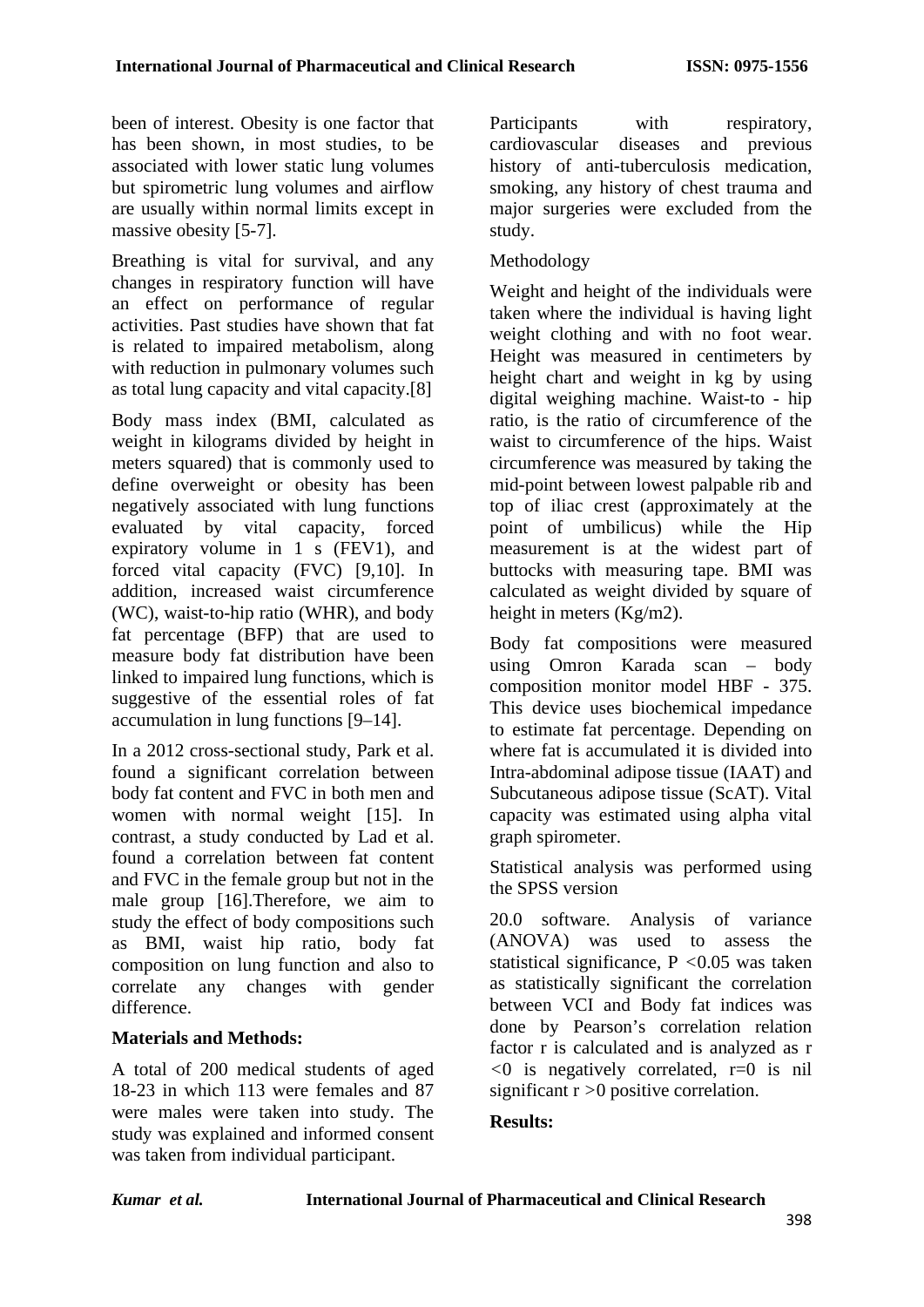A total 200 students were taken into study. Their age, body compositions and vital capacity index are tabulated as mean and standard deviations in Table 1.

As revealed from Table 1 male participants showed significantly higher BMI, Wt HR, VCI, compared with females. Female participants showed relatively more BFP, ScAT than males. There was no significant difference in IAAT between females and males.

Correlation of body indices and vital capacity index for both males and females were done using Pearson's correlation.

As evident from table 2 males body indices such as BFP, IA AT, ScAT, BMI, Wt HR showed negative correlation with VCI (r*<*0, P*<*0.01). Females showed similar result as men.

| Parameter     | Total $(164)$   | Men $(71)$      | Women $(93)$    | P value  |
|---------------|-----------------|-----------------|-----------------|----------|
| Age (years)   | $17.76 + 2.56$  | $23.81 + 2.71$  | $22.71 + 2.91$  | 0.421    |
| Height (cm)   | $182.11 + 8.21$ | $179.2 + 8.19$  | $187.20 + 7.72$ | $0.000*$ |
| Weight $(kg)$ | $70.28 + 7.91$  | $63.81 + 10.28$ | $55.01 + 8.72$  | $0.000*$ |
| BMI           | $22.10 + 1.62$  | $27.93 + 4.82$  | $27.81 + 8.91$  | $0.002*$ |
| Wt HR         | $1.52 + 0.90$   | $3.81 + 1.62$   | $1.82 + 0.81$   | $0.030*$ |
| $BFP(\% )$    | $23.81 + 9.19$  | $17.62 + 8.62$  | $28.82 + 7.99$  | $0.000*$ |
| ScAT(kg)      | $11.72 + 5.72$  | $9.01 + 2.72$   | $18.20 + 4.81$  | $0.000*$ |
| IAAT(kg)      | $2.72 + 1.71$   | $1.62 + 0.90$   | $1.92 + 0.20$   | 0.791    |
| VCI(ml/kg)    | $68.10 + 14.92$ | $70.71 + 18.28$ | $61.89 + 16.09$ | $0.000*$ |

**Table 1: Body compositions and vital index in the participants**

BMI- Body Mass Index, Wt HR -Waist Hip Ratio, BFP-Body Fat percentage, ScATsubcutaneous adipose tissue, IAAT-Intra abdominal adipose tissue, VCI-Vital Capacity index \*P*<*0.05 is statistically significant

| Table 2: Pearson's correlation analysis between body composition indices |  |
|--------------------------------------------------------------------------|--|
| and vital capacity index                                                 |  |

| Parameter   | Men<br>r value | p value    | Women<br>r value | p value    |
|-------------|----------------|------------|------------------|------------|
| <b>BFP</b>  | $-0.371$       | ${<}0.01*$ | $-0.301$         | ${<}0.01*$ |
| <b>IAAT</b> | $-0.401$       | ${<}0.01*$ | $-0.382$         | ${<}0.01*$ |
| ScAT        | $-0.428$       | ${<}0.01*$ | $-0.390$         | ${<}0.01*$ |
| <b>BMI</b>  | $-0.342$       | ${<}0.01*$ | $-0.327$         | ${<}0.01*$ |
| Wt HR       | $-0.381$       | ${<}0.01*$ | $-0.356$         | ${<}0.01*$ |

BFP-Body Fat percentage, IAAT-Intra abdominal adipose tissue, ScAT-subcutaneous adipose tissue,, BMI- Body Mass Index, Wt HR-Waist Hip Ratio.

**\*p***<***0.05 is statistically significant, r***<***0 negatively correlated.**

## **Discussion:**

In the present study 200 medical students were recruited to study the effects of abdominal fat distribution on lung function. We found that abdominal fat

parameters such as BFP, IAAT, and ScAT are negatively correlated with Vitalcapacity index in both males and females. Abdominal fat distribution has been associated with type 2 diabetes, coronary heart disease, and irritable syndrome and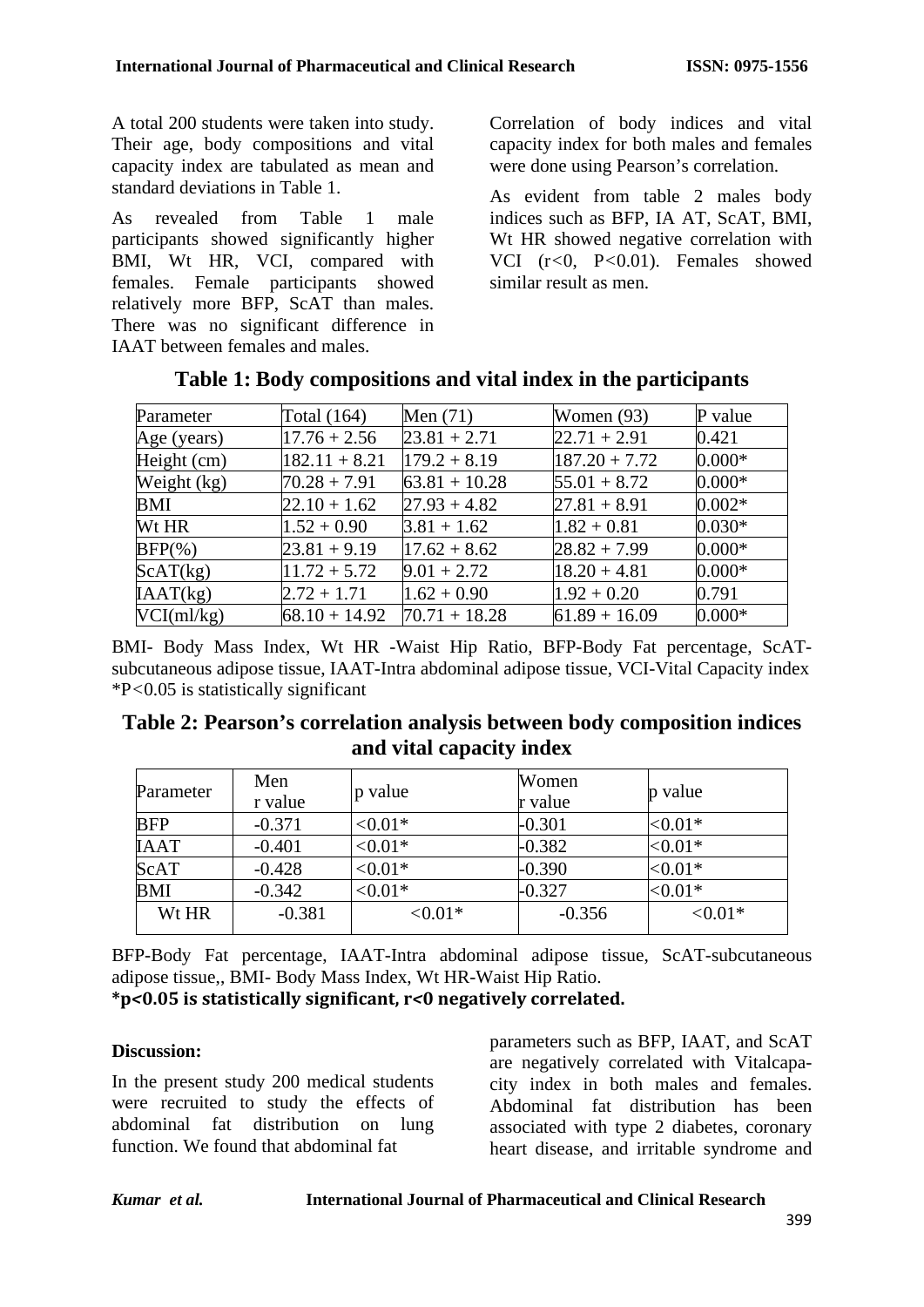also impaired lung functions. In a similar study IAAT, BMI, Waist circumference are inversely associated with impaired lung function in men aged 50-70 years with the metabolic syndrome.<sup>[17]</sup>

Dual energy X-ray absorptiometry (DXA) and bioelectrical impedance analysis are two common methods to determine body composition. DXA method is featured with high accuracy and has been recognized as a gold standard technique to measure human body composition. [18, 19]

Sex differences in fat distribution are well documented.

Women are generally characterized by having more SAT, whereas men are more prone to high amounts of VAT [20-22], which is consistent with our finding although the VAT difference between men and women was not statistically significant.

Results found by Joshi et al. and Jeelani et al. who reported a negative correlation between fat percentage and FVC [23, 24].Furthermore, the study by Jung et al. also found similar results regarding a correlation between the fat percentage and FVC in men but not in women [25,26].

In the current study VCI is inversely correlated with BFP, IAAT, ScAT in each the genders, however VCI is more negatively correlated with IAAT in males and ScAT in females, suggesting a gender difference in fat distribution and its impact on lung functions confirming our hypothesis.[27, 28]

In addition to VAT, VFA, and SAT, we also showed that the BMI, FM, BFP, and WHR were negatively correlated with the vital capacity index. The increase of BMI, body fat rate, and WHR has been related to the development of obesity, whose increase is indicative of excessive fat accumulation in the abdominal cavity and on the chest wall. These changes will impair pulmonary function by affecting vital capacity and breathing regulation, as well as increasing the work of breathing, reducing lung volumes, rendering respiratory muscles dysfunctional, and impairing gas exchange [29-32].

## **Conclusion:**

Taken together, we conclude that lung function is highly associated with abdominal fat distribution in young adults. Female and male VCIs are more negatively correlated with SAT and VFA separately.

## **References:**

- 1. Hinnouho GM, Czernichow S, Dugravot A, et al. Metabolically healthy obesity and the risk of cardiovascular disease and type 2 diabetes: the Whitehall II cohort study. Eur Heart J. 2015;36(9):551–9.
- 2. Barroso T, Conway F, Emel S, et al. Patients with inflammatory bowel disease have higher abdominal adiposity and less skeletal mass than healthy controls. Ann Gastroenterol. 2018;31(5):566–71.
- 3. Scheuer SH, Faerch K, Philipsen A, et al. Abdominal fat distribution and cardiovascular risk in men and women with different levels of glucose tolerance. J Clin Endocrinol Metab. 2015;100(9):3340–7.
- 4. Hutchinson J. On the capacity of the lungs, and on the respiratory functions, with a view to establishing a precise and easy method for detecting disease by the spirometer. Med Chir Trans 1846; 29: 137–252.
- 5. Parameswaran K, Todd DC, Soth M. Altered respiratory physiology in obesity. Can Respir J 2006; 13: 203– 210.
- 6. Littleton SW. Impact of obesity on respiratory function. Respirology 2012; 17: 43–49.
- 7. Salome CM, King GG, Berend N. Physiology of obesity and effects on lung function. J Appl Physiol 2010; 108:206–211.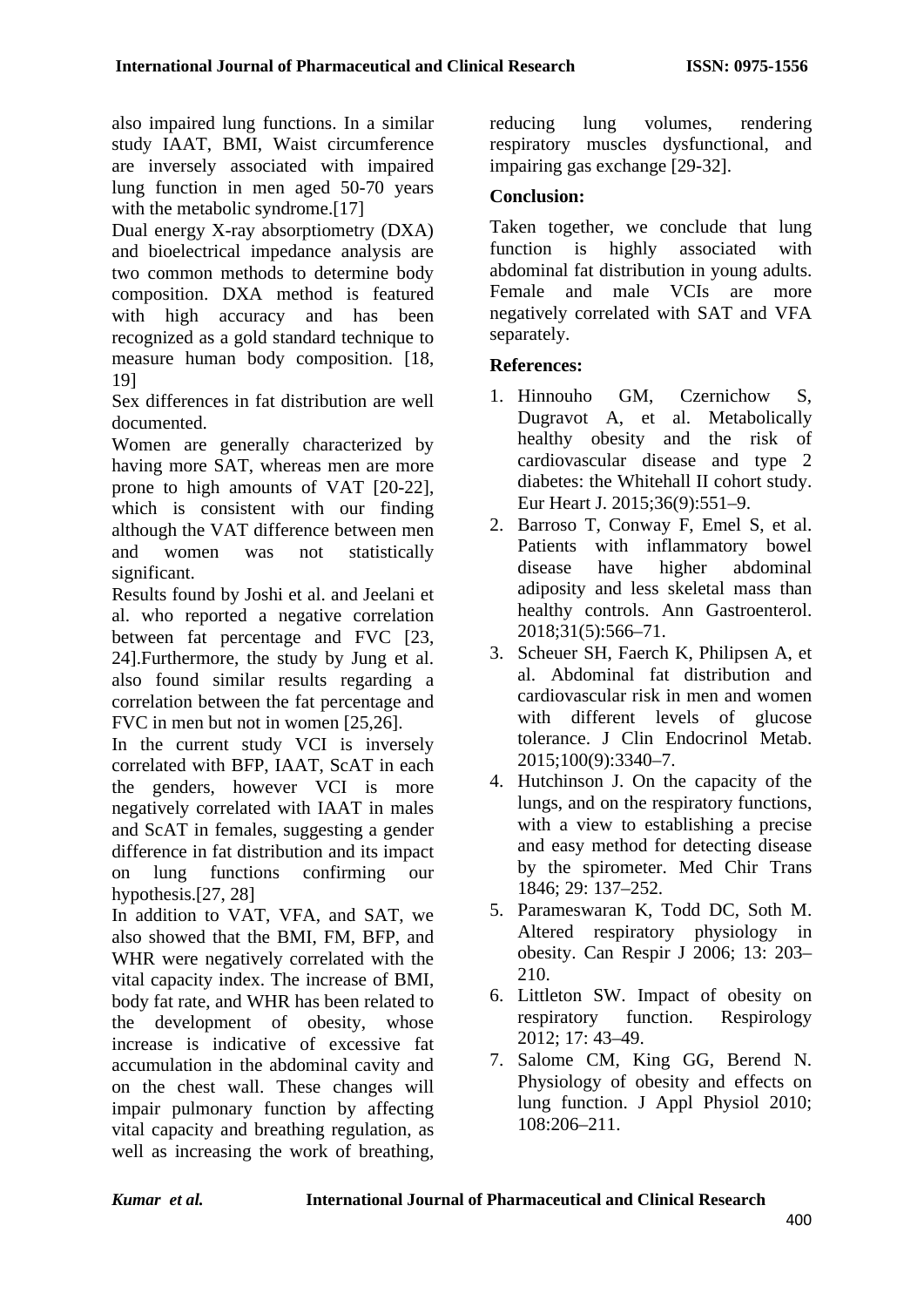- 8. Ceylan E, Cmlekii A, Akkolu A, Ceylan C, Itil O, Ergr G. The effects of body fat distribution on pulmonary function tests in overweight and obese. South Med J. 2009;102(1):30–35.
- 9. Wannamethee SG, Shaper AG, Whincup PH. Body fat distribution, body composition, and respiratory function in elderly men. Am J Clin Nutr. 2005; 82:996–1003.
- 10. Lessard A, Alméras N, Turcotte H, et al. Adiposity and pulmonary function: relationship with body fat distribution and systemic inflammation. Clin Invest Med. 2011;34(2):64–70.
- 11. Chen Y, Rennie D, Cormier YF, et al. Waist circumference is associated with pulmonary function in normal-weight, overweight, and obese subjects. Am J Clin Nutr. 2007;85:35–9.
- 12. Wehrmeister FC, Menezes AM, Muniz LC, et al. Waist circumference and pulmonary function: a systematic review and meta-analysis. Syst Rev. 2012;1(1):55.
- 13. Rawee , D. R. Y. A.-., Abdulghani , . M. M. F. ., Alsabea, D. W. M. B. Y., Daoud, D. M. A. ., Tawfeeq, D. B. A.- G. ., & Saeed, D. F. K. . (2021). Attitudes and Intention towards COVID-19 Vaccines among the Public Population in Mosul city. Journal of Medical Research and Health Sciences, 4(9), 1438–1445. https://doi .org/10.52845/JMRHS/2021-4-9-1
- 14. Cotes JE, Chinn DJ, Reed JW. Body mass, fat percentage, and fat free mass as reference variables for lung function: effects on terms for age and sex. Thorax. 2001;56:839–44.
- 15. Koziel S, Ulijaszek SJ, Szklarska A, Bielicki T. The effects of fatness and fat distribution on respiratory functions. Ann Hum Biol. 2007;34(1):123–31.
- 16. Park J E, Chung J H, Lee K H, Shin K C 2012 The Effect of body composition on pulmonary function. Tuberc. Respir. Dis. 72 433.
- 17. Lad U P, Jaltade V G, Lad S S, Satyanarayana P 2012 Correlation between body mass index (BMI), body fat percentage and pulmonary functions in underweight, overweight and normal weight adolescents. JCDR. 6 350.
- 18. Thijs W, Dehnavi RA, Hiemstra PS. Association of lung function measurements and visceral fat in men with metabolic syndrome. Respir Med. 2014;108(2):351–358.
- 19. Micklesfield LK, Evans J, Norris SA, et al. Dual-energy X-ray absorptiometry and anthropometric estimates of visceral fat in Black and White South African Women. Obesity. 2012;18(3):619–24.
- 20. Albanese CV, Diessel E, Genant HK. Clinical applications of body composition measurements using DXA. J Clin Densitom. 2003;6(2):75– 85.
- 21. Geer EB, Shen W. Gender differences in insulin resistance, body composition, and energy balance. Gender Med. 2009;6:60–75.
- 22. Jinrong Y, Lei L, Jihong S, et al. Analysis of human body composition and its correlation with obesity in 555 college students. Chinese School Physicians. 2016;30(11):815–6.
- 23. Tchernof A, Despres JP. Pathophysiology of human visceral obesity: an update. Physiol Rev. 2013;93(1):359–404.
- 24. De Leo, S. (2021). Effectiveness of the mRNA BNT162b2 vaccine against SARS-CoV-2 severe infections in the Israeli over 60 population: a temporal analysis done by using the national surveillance data: Effectiveness of the mRNA BNT162b2 vaccine. Journal of Medical Research and Health Sciences, 4(10), 1511–1517. https:// doi.org/10.52845/JMRHS/2021-4-10-5
- 25. Joshi A R, Singh R, Joshi A R 2008 Correlation of pulmonary function tests with body fat percentage in young